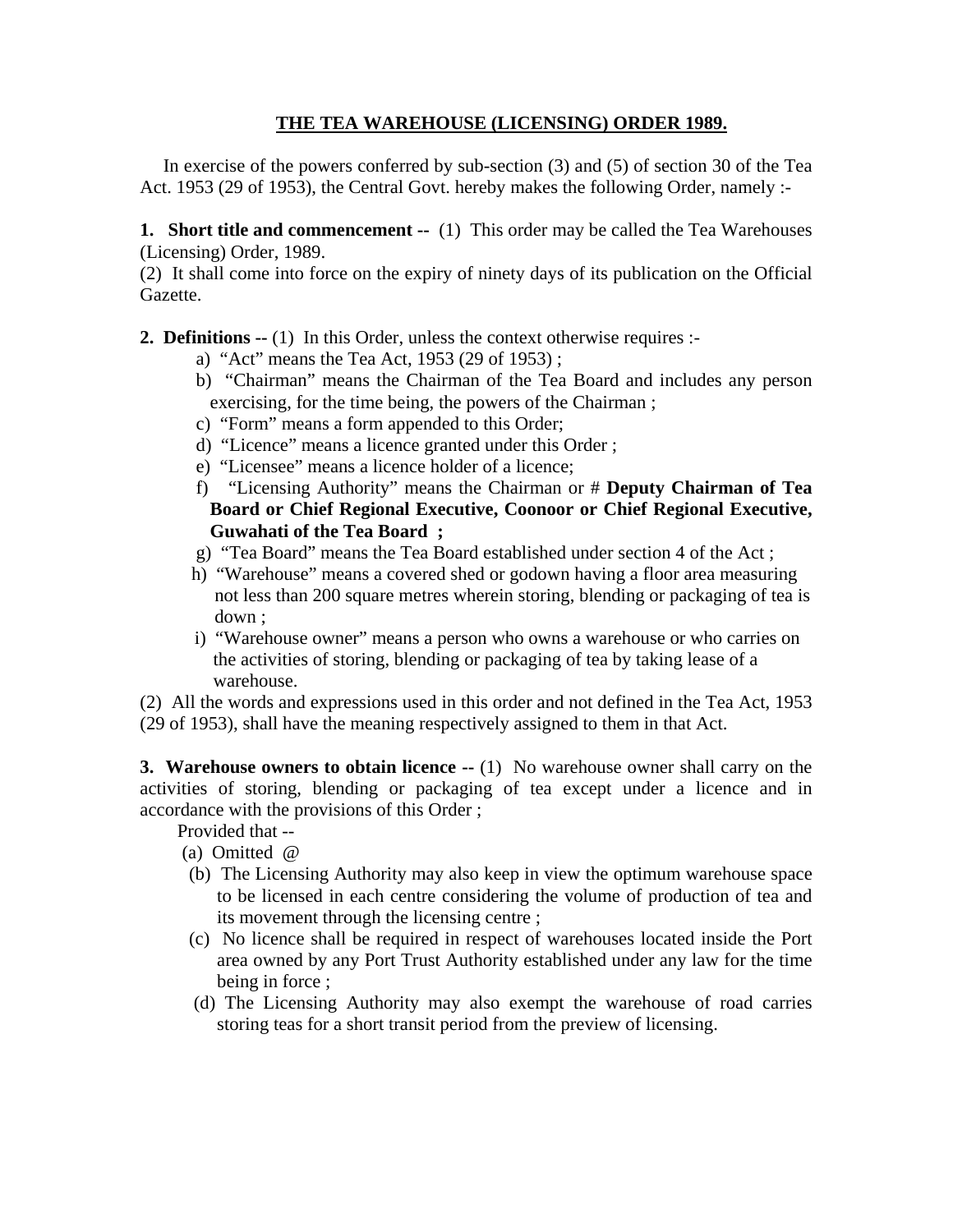**4. Application for Licence** -- Every person desiring to obtain a licence shall make an application to the Licensing Authority in Form "A" --. The Licensing Authority may call for a additional information and documents which be considered necessary in this regard.

**5. Grant or refusal of Licence --** (1) The Licensing Authority may for reasons to be recorded in writing refuse to grant a licence to any applicant and shall furnish him with a copy of the order so passed. (2) Where an application for licence is not refused under sub-clause (1), the Licensing Authority shall grant the applicant a licence Form 'B', (3) While granting /refusing licence, the Licensing Authority may consider, besides other conditions financial worth of the applicant and the past experience of the applicant or its proprietor/partners/directors to ensure that the applicant will be able to render satisfactory services to its clients/tea trade.

**6. Period of Validity of Licence ---**(1) A licence issued under this Order, unless cancelled or suspended earlier, shall remain valid for a period of three years from the date of its issue and may be renewed for a further period of one year at a time.

 (2) Every application for renewal of a licence shall be accompanied by the licence which is sought to be renewed and shall be made not less than thirty days before the date of expiry of the licence which is sought to be renewed.

 (3) Notwithstanding anything contained in clause 5 of clause 6, any licence issued or renewed under this Order may be signed by the Secretary to the Tea Board \***or Controller of Licensing or Assistant Director of Tea Development or Deputy Director of Tea Development of the Board** for and on behalf of the Licensing Authority.

**7. Fees for Licence** -- Every application for the issue of a licence or renewal thereof shall be accompanied by the following fees, namely :

 for the issue of a licence --- Rs. 1000/ for renewal of a licence --- Rs. 200/-

**8. Amendment of Licence** -- The Licensing Authority may, of its won accord or an application by the licensee, amend any licence granted under this Order in such manner as may be necessary to make such licence confirm to the provisions of the Act or other provisions of this Order or any other law for the time being in force or to rectify any errors or omissions in the licence :

 Provided that when an application by the licensee for amendment of the licence is not granted or where the Licensing Authority is of opinion that the proposed amendment will be prejudicial to the interest of the licensee, the licensee shall be given reasonable opportunity of being heard before action under this clause is taken.

**9. Duplicate Licence**-- If the Licensing Authority is satisfied that licence issued under this Order is defaced, lost, destroyed or otherwise rendered unless, the Licensing Authority may, on application made in that behalf and on payment of a fee of rupees one hundred issue a duplicate licence.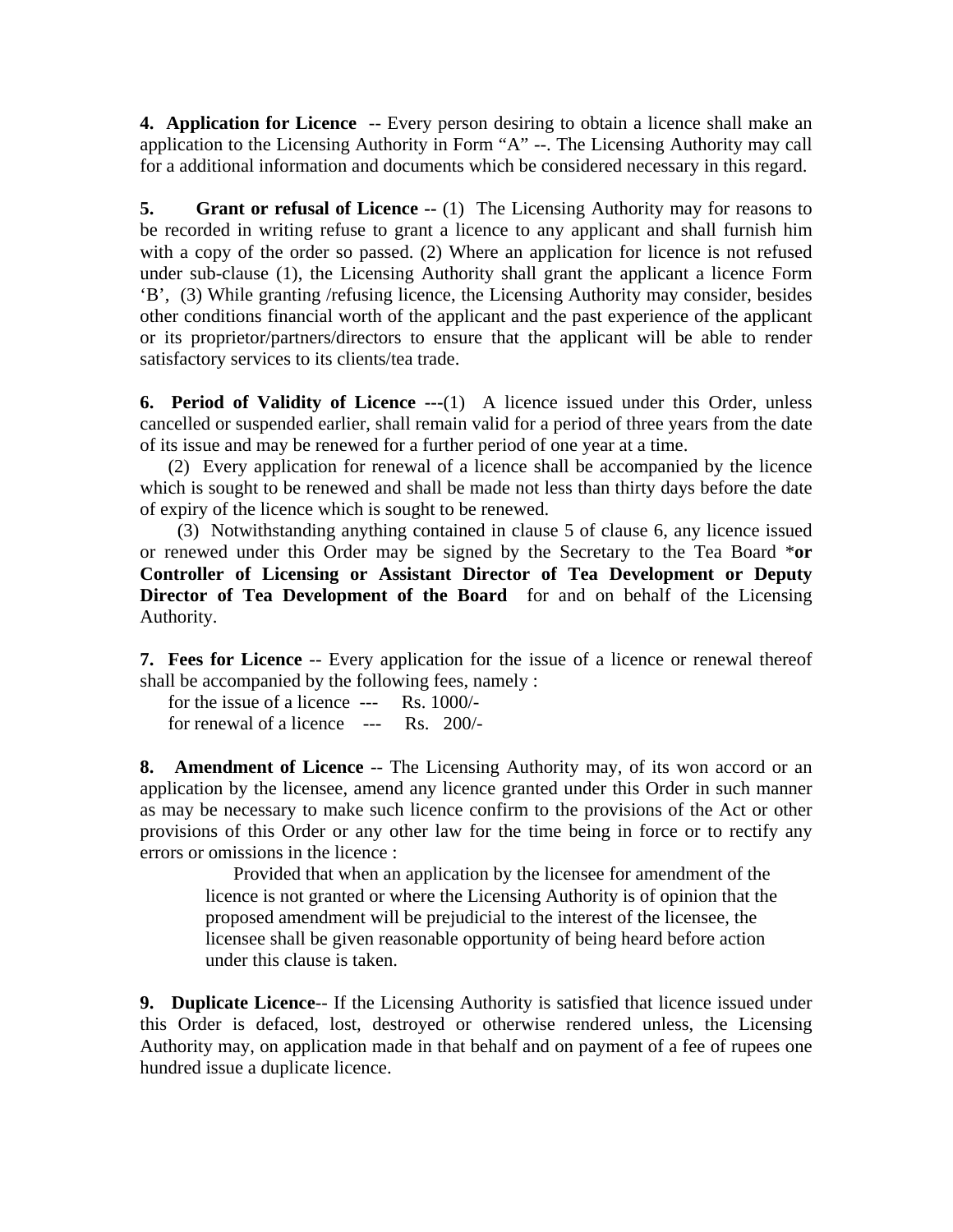**10. Conditions of Licence--**(1) Every licence shall be deemed to have been granted or renewed personally in favour of the licensee and shall not be transferable.

 (2) Where a licensee intends to sell or transfer business to another person, both the licensee and the proposed purchaser or the proposed transferee, as the case may be, must obtain prior permission of the Licensing Authority and the purchaser/transferee shall obtain fresh licence in his favour in accordance with the provisions of this Order.

 (3) If a licensee enters into a partnership in regard to the business covered by his licence, he shall report the fact to the Licensing Authority within thirty days of his entering into such partnership and shall get the licence suitably amended and thereupon the partner as well as the original holder of the licence shall be bound by the conditions of the licence as amended.

 (4) If a partnership is dissolved, every person who was a partner immediately before such dissolution shall send a report of dissolution to the Licensing Authority within thirty days thereof.

 (5) Every licensee shall produce his licence for inspection on demand by an official of the Tea Board duly authorised by the Licensing Authority in this behalf.

 (6) Where any licensee intends to close his business, he shall intimate his intention in this behalf to the Licensing Authority at least one month in advance of the proposed closure.

(7) The warehouse shall confirm to the following specifications –

- (a) Shall be fit for tea storage ;
- (b) The walls and the roof may preferably be made of bricks and well plastered, or be made of tins or asbestos, but in any case the walls and roof must be dampproof and leak proof ;
- (c) The floor shall be of pucca construction, properly-cemented and damp-proof ;
- (d) It shall be properly ventilated, but at the same time protected against pests, rodents, birds and insects ;
- (e) There shall be adequate lighting arrangements and electrical fittings should be maintained in good condition ;
- (f) There shall be adequate number of gates of appropriate size for easy ingress and egress of tea chests ;
- (g) The entry/exit gates shall have leak-proof covered sheds to protect against rain damage at the time of loading/unloading of tea chests ;
- (h) The doors and windows shall be properly secured for the safety of the stored goods ;
- (i) where the warehouse will store teas other than owned by the licensee, there shall be adequate space for parking /manoeuvring of the vehicles carrying teas. The approach road shall be properly maintained and shall have adequate number of fire-fighting equipments ;

 (j) The warehouse shall store only tea and other materials connected with the storage, blending and packaging of tea. Anything which may adversely affect the quality of tea shall not be kept in the warehouse ;

 (k) The hygienic condition of the surrounding area adjoining the warehouse shall be properly maintained;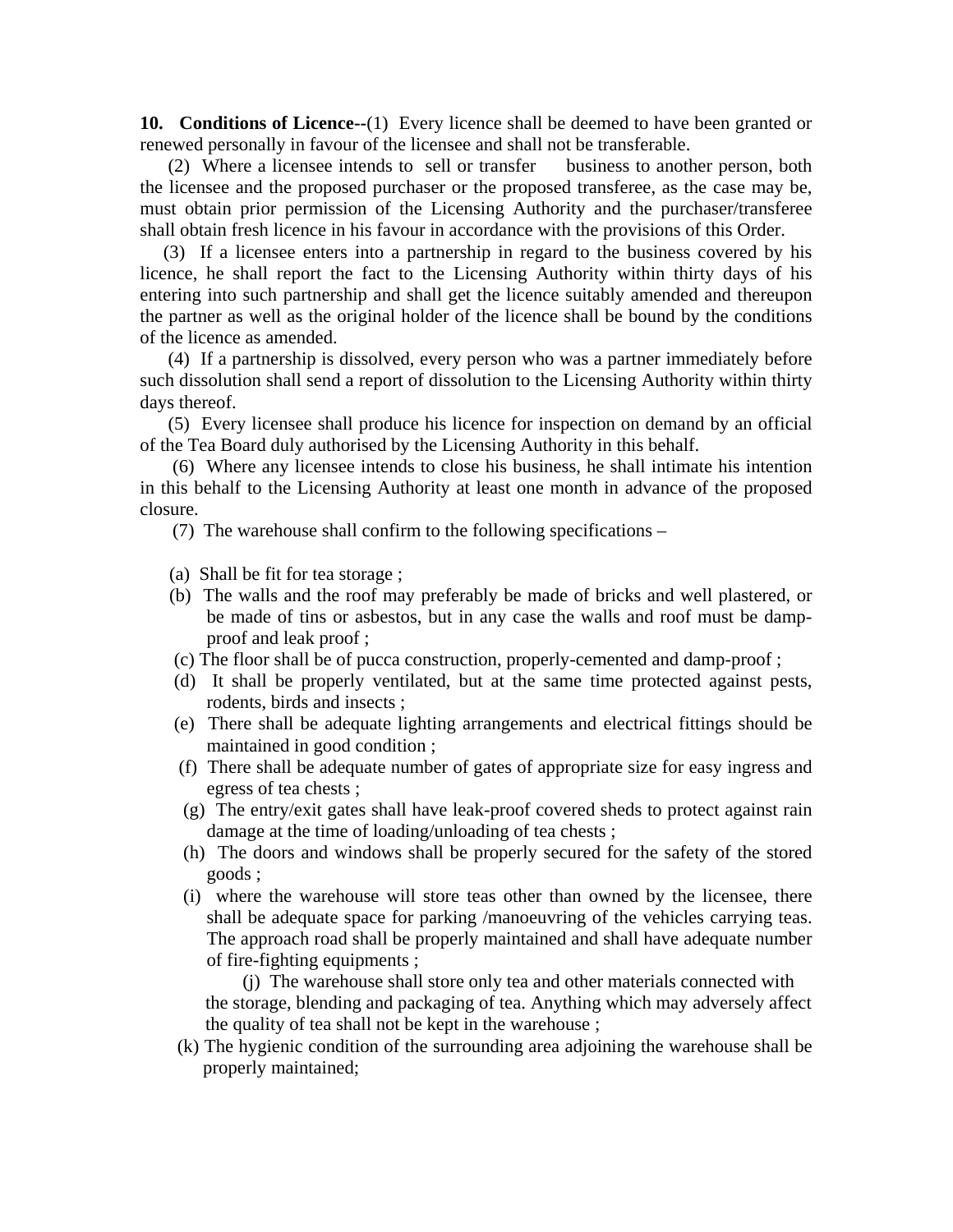- (l) No new construction shall be undertaken in an area prone to water logging. The existing warehouses shall take proper precaution against entry of water due to sudden heavy rainfall ;
- (m) The workers engaged for manual blending of tea shall were clean dresses and shall not have contagious disease.
- (n) The warehouse must have adequate number of supervisory, clerical staff and workers depending upon the nature of business carried out therein and commensurate with the volume of business handled.
- (o) The Warehouse storing teas not belonging to the licensee shall have the following :-
	- (i) Adequate number of watch-and -ward staff ;
- (ii) Adequate number of weighing scales proportionate to the volume of business which the warehouse is capable of handling. Such scales in operation shall be maintained properly to ensure correct reading of weights ;
- (iii) Shall use dumping pads made out of appropriate materials to avoid damage of tea chests while dropping on the floor ;
- (iv) Shall not stock too high which may cause damage to the chests and leave enough space between two rows of stacking for smooth movement of workers and easy identification of chest markings ;

 (v) There shall be adequate space for office, for receiving, delivery and sorting of teas, for the brokers to draw samples and for blending/packaging of tea, wherever such operations are applicable.

(8) The Licensing Authority shall satisfy himself that the person in whose favour the licence is to be/has been granted :-

- (a) has the required facilities for ensuring proper blending, packaging or storage of tea ; and
- (b) shall not carry on the business in a manner detrimental to the tea industry.

(9) Every licensee shall comply with the directions given by the Licensing Authority from time to time regarding the handling of tea by the persons engaged in the warehouses.

## **11. Suspension or cancellation of licence --**

(a) The Licensing Authority may, after giving the holder of a licence an opportunity of being heard, cancel or suspend the licence on the ground that any of the provisions of this Order or any conditions of the Licence have been contravened ;

 (b) Every orders suspending or cancelling a licence shall be in writing and shall specify the reasons for such suspension or cancellation and shall be communicated to the licensee within fifteen days of the passing of such Order ;

 (c) Where a licence is suspended or cancelled under this Order, the holder of a licence shall not be entitled to claim from the Tea Board or the Central Govt. any compensation or refund of licence fee for suspension or cancellation ;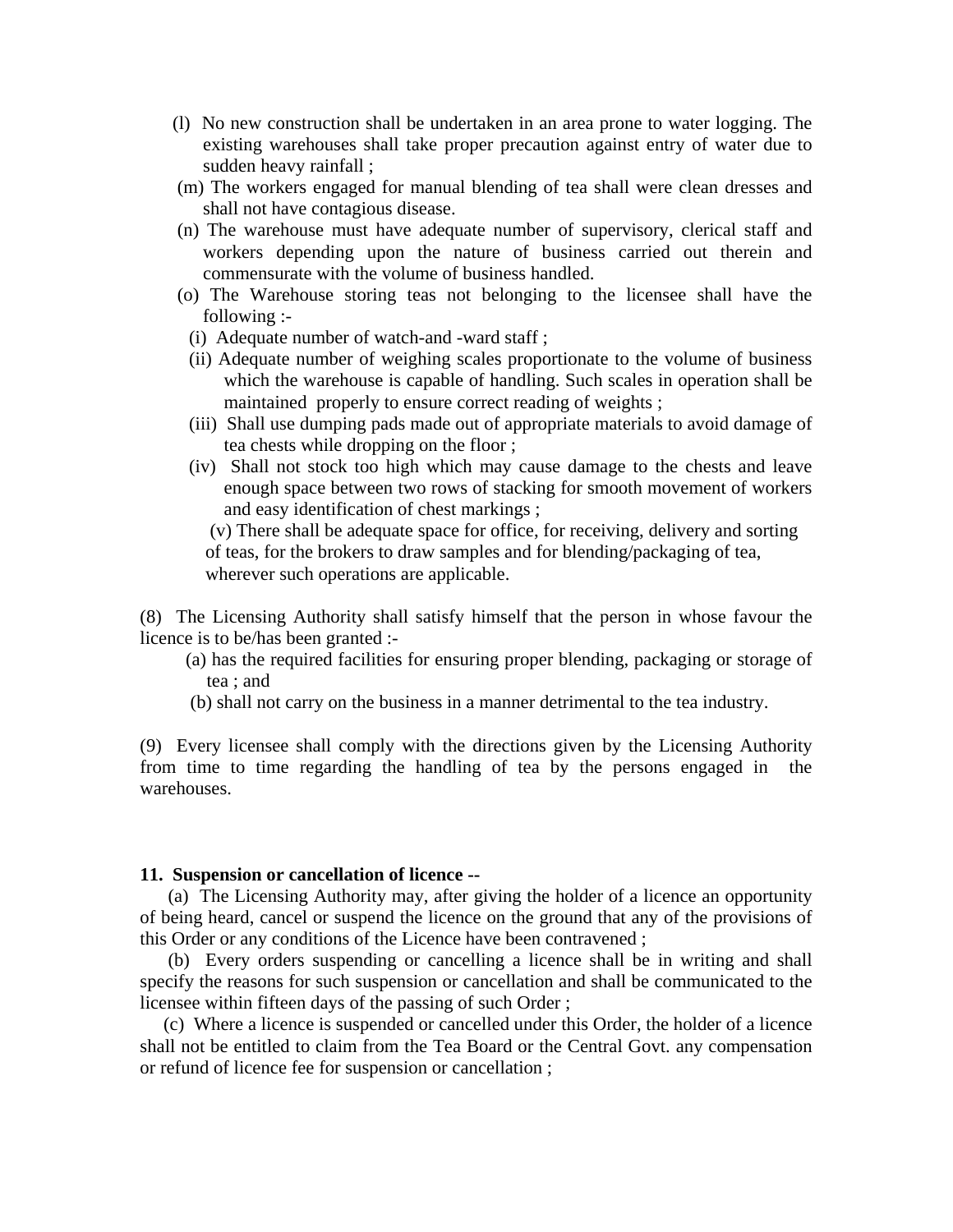(d) Where a licence is suspended under sub-clause (a), the Licensing Authority or any officer of the Tea Board authorised in this behalf by the Licensing Authority may enter the licensed warehouse and seal the stocks of tea or tea product stored therein ;

 (e) A licensee whose licence has been suspended shall forthwith stop the activities of storing, blending or packaging of tea in the concerned warehouse during the period of suspension of the licence.

(f) Where :-

- (i) the order of suspension is revoked, the stocks of tea/products sealed under sub-clause (d) shall be restored to the licensee ; or,
- (ii) the licence has been cancelled, the sealed stocks of tea/tea products shall be restored to the warehouse owner with advice to clear the warehouse of the said stocks within such period as may be fixed in this behalf by the Licensing Authority.

**12. Appeal --** Any person aggrieved by an Order of the Licensing Authority under 5 (1) or clause 11 may, within a period of two months from the date of receipt by him of the order, prefer an appeal to the Central Govt. and the Central Govt. may, after making such inquiry as it thinks fit and after giving the applicant an opportunity of being heard, confirm, reverse or modify the order.

**13. Maintenance of accounts etc. --** (i) The Licensing Authority may issue directions to any Licensee, --

> (a) to maintain such records of the volume of business carried on by the warehouse ;

 (b) to submit to the Licensing Authority the returns or statements in such form and containing such information relating to his business and within such time as may be specified in the direction ;

 (c) to produce for inspection to such officer of the Tea Board as may be authorised in this behalf by the Licensing Authority such books of accounts and records relating to his business as may be specified in the direction.

(ii) Any direction of the nature referred to in sub-clause (i) may be issued either generally to all licensees or to any class or category of licensee as the circumstances may require.

**14. Service of order and directions** -- Any order or direction made or issued by the Licensing Authority or by any authority under this Order shall,--

- (a) in the case of an order or direction to the licensees in general or to a class or category of licensees be notified in the Official Gazette, and
- (b) in the case of an order or direction to a particular licensee, be served on such licensee :-
	- (i) by delivering or tendering it to that licensee, or
	- (ii) where it cannot be so delivered or tendered, by affixing it on the outer door or some other conspicuous part of the premises in which that licensee lives, or carries on business, or personally works for gain and written report thereof shall be prepared and witnessed by two persons living in the neighbourhood.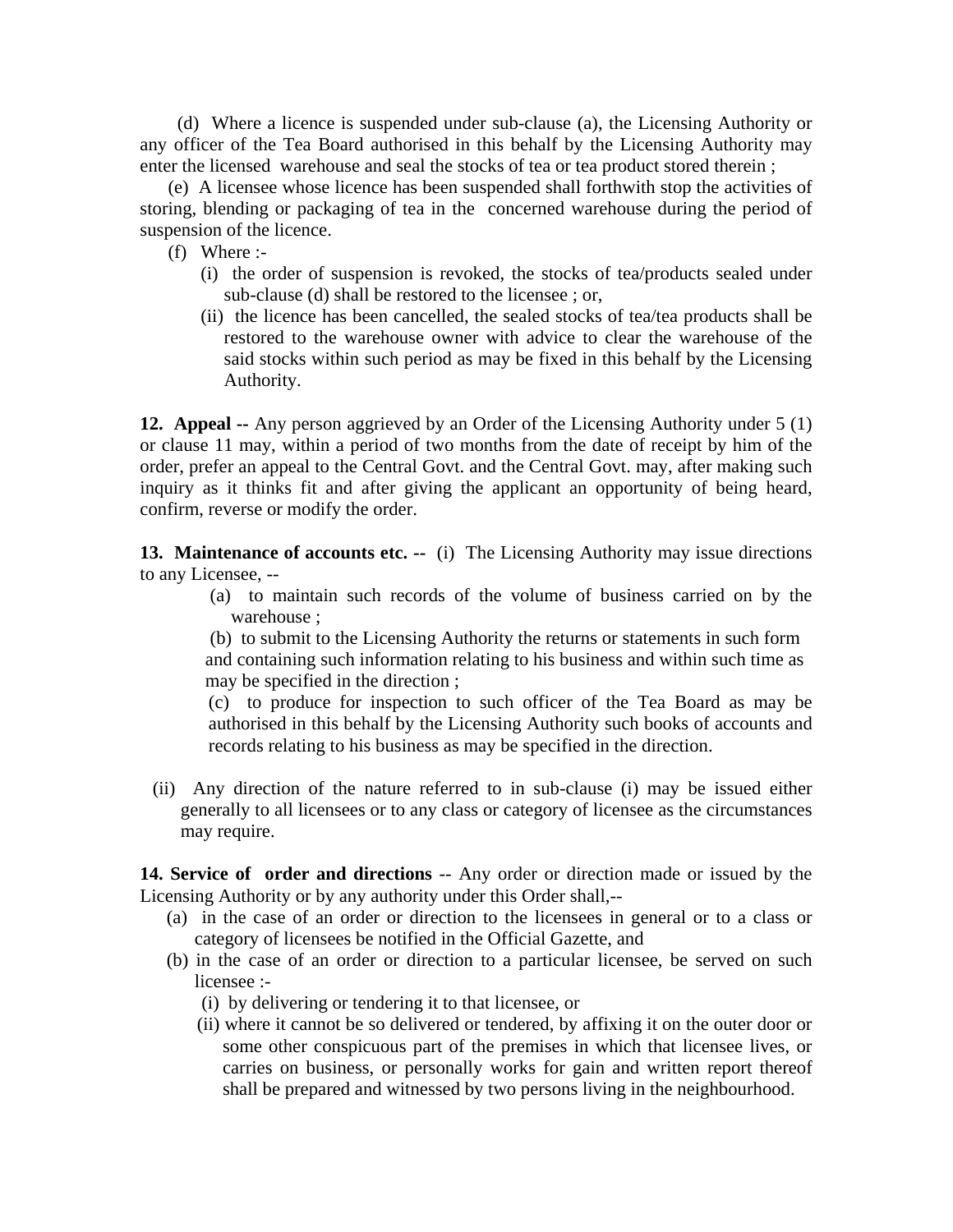## **15. Power of entry, search and seizure --**

 (i) The Licensing Authority or any officer, of the Tea Board specially authorised by it in writing in this behalf may enter and search any warehouse for the purpose of ensuring compliance with the provisions of the Order and may seize any tea or product of tea which appears to be stored, blended or packaged in contravention on the provisions of this Order.

 (ii) Any officer taking action under this clause shall submit a report to the Licensing Authority within twenty four hours of taking such action.

 (iii) The provisions of the Code of Criminal Producer, 1973 (2 of 1974), relating to searches and seizures, shall, so far as may be, apply to every search or seizures made under this Order.

 (iv) Where the Licensing Authority or any officer of the Tea Board seizes any tea or product of tea under sub-clause (i) and decides to keep the same in safe custody of the owner of the warehouse, such authority or officer shall, after sealing the stock, make an order to that effect in Form 'C' and serve the same on the owner and the owner shall comply with such order.

**16. Breach of conditions of licence to be deemed contravention of this Order --** If any licensee commits any breach of any terms and conditions of the licence he shall be deemed to have contravened the provisions of Order.

**17. Repeal and Saving --** Tea Warehouses (Licensing) Order, 1980 is hereby repealed :

 Provided that any order issued or any action taken, under the above order, shall be deemed to have been done or taken under the corresponding provisions of this Order.

**\* Inserted vide notification no: S.O.697 (E) dated 23rd July2001** 

**<sup>#</sup> Inserted vide notification no: S.O.697 (E) dated 23rd July2001** 

**<sup>@</sup> Omitted vide notification no: S.O.697 (E) dated 23rd July2001**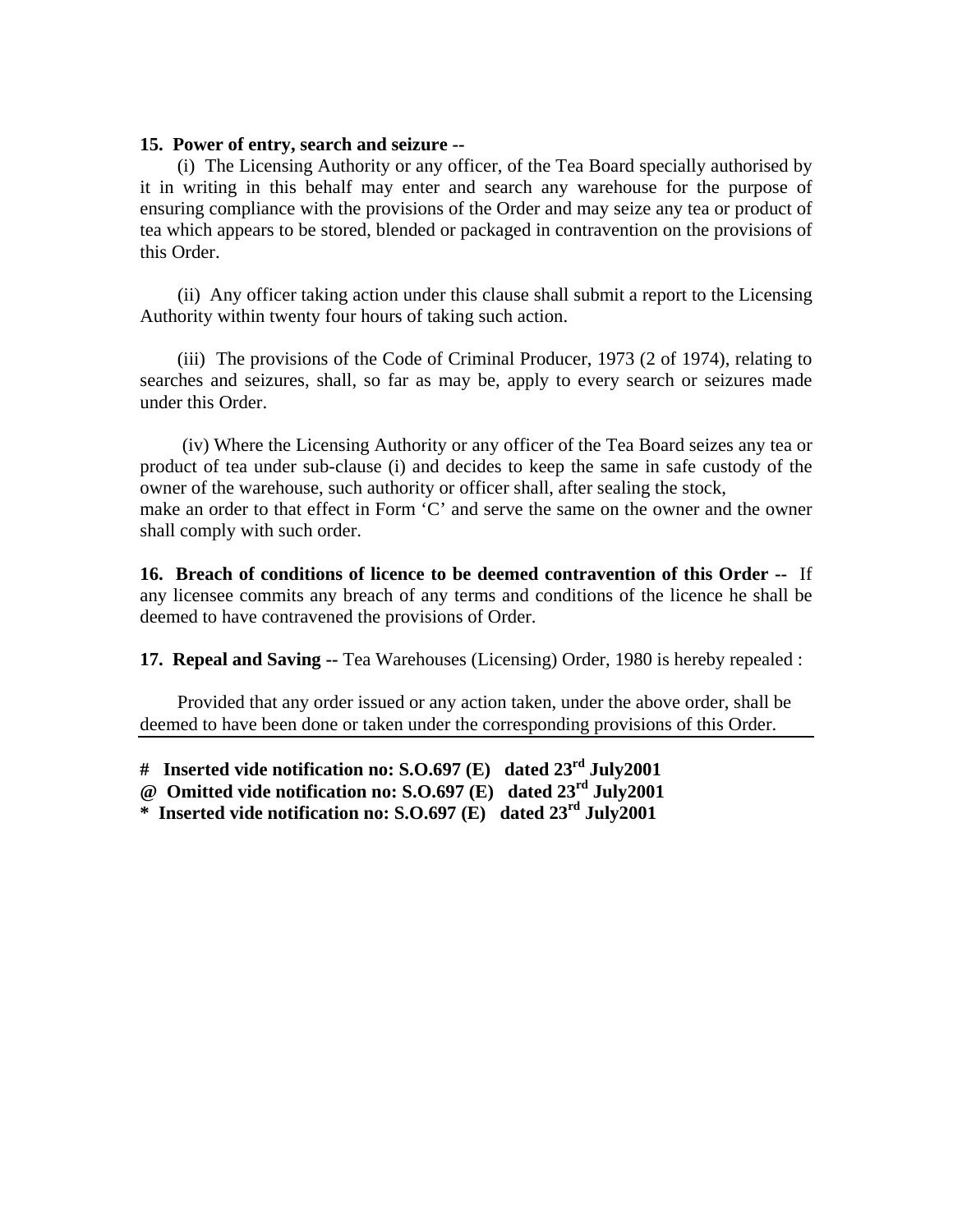### **FORM 'A'**

#### **( See Clause 4 )**

Application for licence under Clause 3 of the Tea Warehouse (Licensing) Order, 1989.

To,

The Licensing Authority, Tea Board, 14, B.T.M. Sarani, Calcutta - 700 001.

Sir,

 I/We\* apply for licence for carrying on the activities of storing/blending/packaging of tea. I/We\* furnish the necessary particulars below :

(1) Name of the Applicant (in block letters) :

| (2) | Full address (to which correspondence should be sent) |  |
|-----|-------------------------------------------------------|--|
|-----|-------------------------------------------------------|--|

\_\_\_\_\_\_\_\_\_\_\_\_\_\_\_\_\_\_\_\_\_\_\_\_\_\_\_\_\_\_\_\_\_\_\_\_\_\_\_\_\_\_\_\_\_\_\_\_\_\_\_\_\_\_\_\_\_\_\_\_\_\_\_\_\_\_\_\_\_

 \_\_\_\_\_\_\_\_\_\_\_\_\_\_\_\_\_\_\_\_\_\_\_\_\_\_\_\_\_\_\_\_\_\_\_\_\_\_\_\_\_\_\_\_\_\_\_\_\_\_\_\_\_\_\_\_\_\_\_\_\_\_\_\_\_\_\_\_\_\_ \_\_\_\_\_\_\_\_\_\_\_\_\_\_\_\_\_\_\_\_\_\_\_\_\_\_\_\_\_\_\_\_\_\_\_\_\_\_\_\_\_\_\_\_\_\_\_\_\_\_\_\_\_\_\_\_\_\_\_\_\_\_\_\_\_\_\_\_\_\_

 \_\_\_\_\_\_\_\_\_\_\_\_\_\_\_\_\_\_\_\_\_\_\_\_\_\_\_\_\_\_\_\_\_\_\_\_\_\_\_\_\_\_\_\_\_\_\_\_\_\_\_\_\_\_\_\_\_\_\_\_\_\_\_\_\_\_\_\_\_\_ \_\_\_\_\_\_\_\_\_\_\_\_\_\_\_\_\_\_\_\_\_\_\_\_\_\_\_\_\_\_\_\_\_\_\_\_\_\_\_\_\_\_\_\_\_\_\_\_\_\_\_\_\_\_\_\_\_\_\_\_\_\_\_\_\_\_\_\_\_\_

- (3) Full address of the warehouse where the applicant intends to do storing/ blending/ packaging of tea :
- (4) Floor area of the warehouse ................................................................................... (a map to the scale to be enclosed) (5) Whether the warehouse owner holds the warehouse on his own account or on lease or on permission from the owner
- \_\_\_\_\_\_\_\_\_\_\_\_\_\_\_\_\_\_\_\_\_\_\_\_\_\_\_\_\_\_\_\_\_\_\_\_\_\_\_\_\_\_\_\_\_\_\_\_\_\_\_\_\_\_\_\_\_\_\_\_\_\_\_\_\_\_\_\_\_\_ (6) Nature of business (storing/blending/packaging etc.) to be carried out in the warehouse ................................................... ..............................................................
	- (7) Whether the operations stated at (6) above are carried out on his own account on behalf of other person, and if so, furnish the names and address of the Principal (s).
- \_\_\_\_\_\_\_\_\_\_\_\_\_\_\_\_\_\_\_\_\_\_\_\_\_\_\_\_\_\_\_\_\_\_\_\_\_\_\_\_\_\_\_\_\_\_\_\_\_\_\_\_\_\_\_\_\_\_\_\_\_\_\_\_\_\_\_\_\_\_\_\_\_ (8) Amount of fees paid .....................................................................................................

 2. I/We\* have carefully read and understood the Tea Warehouse (Licensing) Order, 1989 and hereby agree to abide by the provisions of the said Order.

> Yours faithfully, (Signature of the applicant(s) )

Place : ..................... Date : ...................

#### (\*Score out the word not applicable)

Note : The application should be signed in the case of a company by a Director or the Secretary or an authorised agent of the company ; in the case of a partnership firm by one of the partners ; and in the case of an individual the words 'Sole Proprietor' shall be appended after the signature.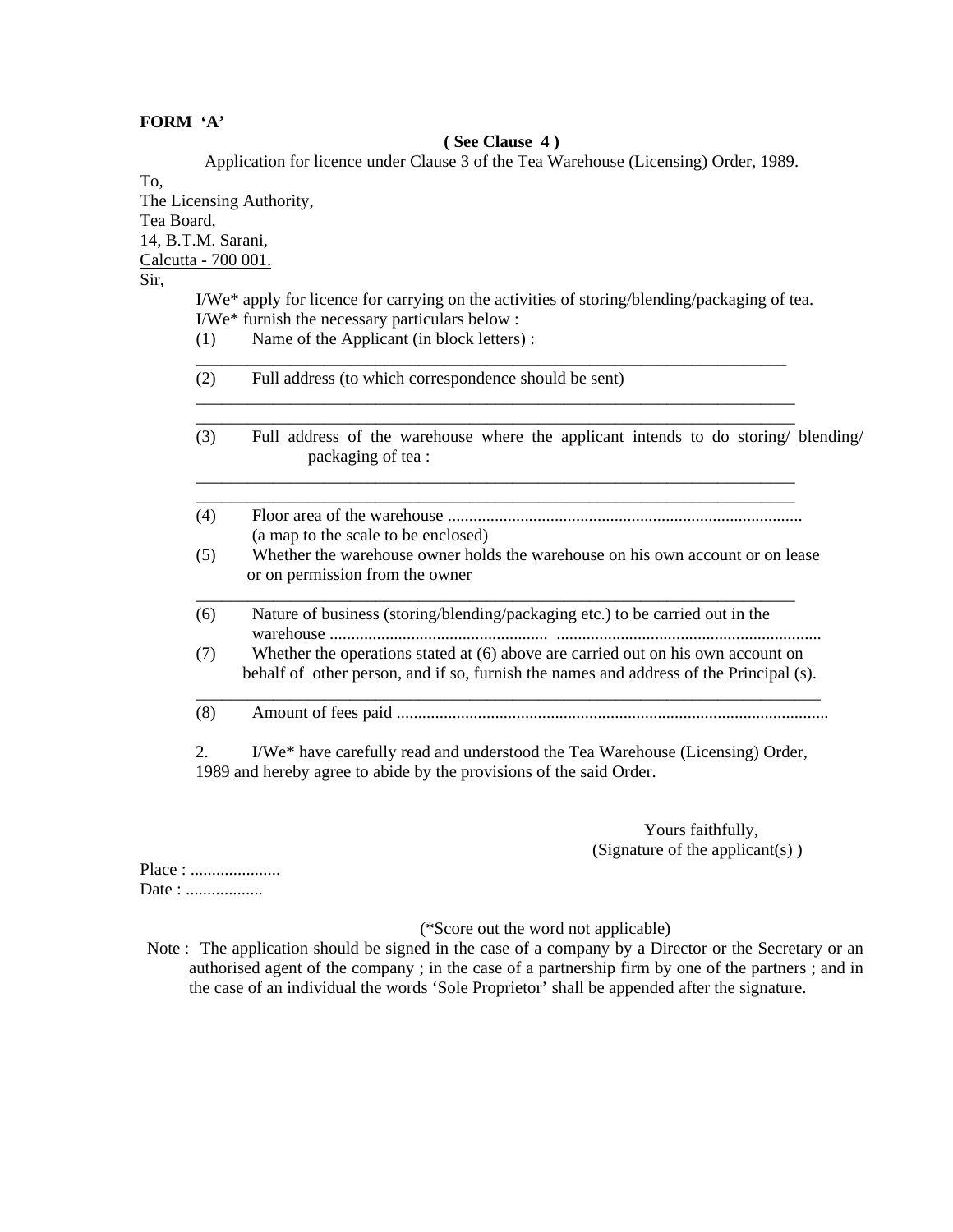## **FORM 'B'**

(See clause 5)

# TEA BOARD

# Licence for carrying on the activities of Storing/Blending/Packaging of Tea. (Not Transferable)

Issued under clause 5 (2) of the Tea Warehouses (Licensing) Order, 1989.

 14, Brabourne Road, (B.T.M. Sarani) Calcutta -700 001.

Dated ......................

Licence No................

### Shri/Sarvashri\*

|                                                                                                  | of |
|--------------------------------------------------------------------------------------------------|----|
|                                                                                                  |    |
| hereby authorised to carry on the business of storing/blending/packaging of tea as a Licensee in |    |
| terms of the Tea Warehouse (Licensing) Order, 1989.                                              |    |

 This licence is valid upto and including ....................................... 19........ unless cancelled or suspended before that date under clause 11 of the Tea Warehouses (Licensing) Order, 1989.

This licence is valid for the warehouse and space mentioned below :--

Warehouse Address Floor area

 Chairman, Tea Board, Licensing Authority

(\*Score out the words not applicable)